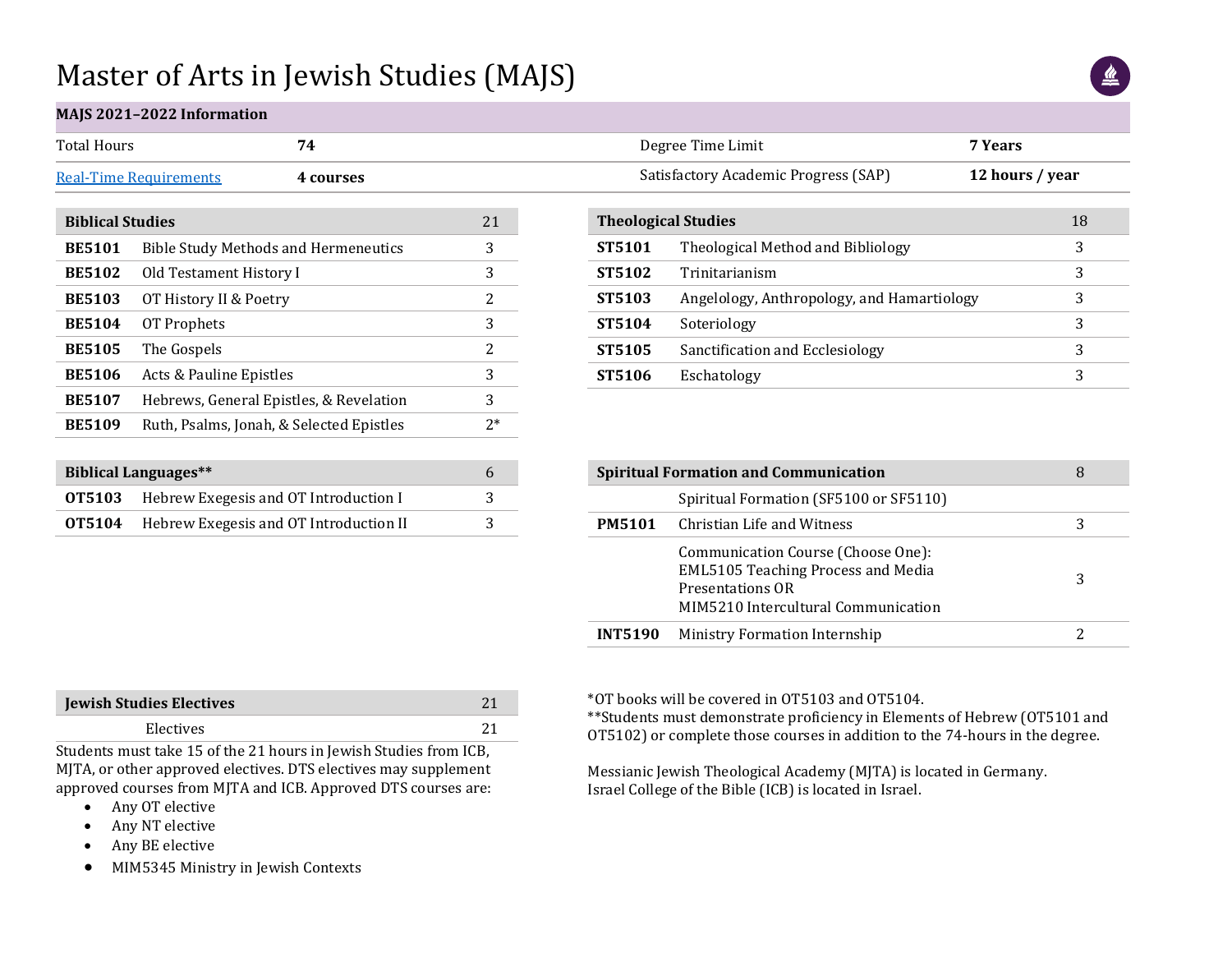

## DALLAS THEOLOGICAL SEMINARY

Degree Plan: MAJS 3-year Plan (2021-22) w/Hebrew proficiency

|                | Fall           |                                                       | $\Delta$       | $\square$ |               | Spring                              | $\mathbf{B}$   | $\boxed{\square}$ |               | Summer                   | $\mathbf{A}$   | $\boxed{\square}$ |
|----------------|----------------|-------------------------------------------------------|----------------|-----------|---------------|-------------------------------------|----------------|-------------------|---------------|--------------------------|----------------|-------------------|
| Year           | OT5103         | <b>Hebrew Exegesis I</b>                              | 3              |           | OT5104        | <b>Hebrew Exegesis II</b>           | 3              |                   | <b>BE5104</b> | <b>OT Prophets</b>       | 3              |                   |
| $\mathbf{1}$   | <b>BE5101</b>  | <b>Bible Study Methods</b>                            | 3              |           | ST5102        | Trinitarianism                      | 3              |                   |               | Jewish Min. Elective     | 3              |                   |
|                | ST5101         | <b>Theological Method</b>                             | 3              |           | <b>BE5103</b> | OT History II & Poetry              | $\overline{2}$ |                   |               |                          |                |                   |
|                | <b>BE5102</b>  | <b>OT History I</b>                                   | 3              |           |               | Jewish Min. Elective                | 3              |                   |               |                          |                |                   |
|                |                |                                                       |                |           | SF5110-1      | <b>Spiritual Formation</b>          |                |                   |               |                          |                |                   |
|                |                |                                                       |                |           |               |                                     |                |                   |               |                          |                |                   |
|                |                |                                                       |                |           |               |                                     |                |                   |               |                          |                |                   |
|                |                | Total                                                 | 12             |           |               | Total                               | 11             |                   |               | Total                    | 6              |                   |
| Year           | ST5103         | Humanity & Sin                                        | 3              |           | ST5104        | Soteriology                         | 3              |                   | <b>BE5109</b> | Selected OT and NT books | $\overline{2}$ |                   |
| $\overline{2}$ |                | <b>Communication Elective</b><br>(EML5105 or MIM5210) | 3              |           | <b>PM5101</b> | <b>Christian Life &amp; Witness</b> | 3              |                   |               |                          |                |                   |
|                |                | Jewish Min. Elective                                  | 3              |           |               | Jewish Min. Elective                | 3              |                   |               |                          |                |                   |
|                | <b>BE5105</b>  | The Gospels                                           | $\overline{2}$ |           |               | Jewish Min. Elective                | 3              |                   |               |                          |                |                   |
|                | SF5110-2       | <b>Spiritual Formation</b>                            |                |           |               |                                     |                |                   |               |                          |                |                   |
|                |                |                                                       |                |           |               |                                     |                |                   |               |                          |                |                   |
|                |                |                                                       |                |           |               |                                     |                |                   |               |                          |                |                   |
|                |                | Total                                                 | 11             |           |               | Total                               | 12             |                   |               | Total                    | $\overline{2}$ |                   |
| Year           | ST5105         | Sanctification & Eccl.                                | 3              |           | ST5106        | Eschatology                         | 3              |                   |               |                          |                |                   |
| $\overline{3}$ |                | <b>Approved Elective</b>                              | 3              |           | <b>BE5107</b> | Gen. Epistles & Rev.                | 3              |                   |               |                          |                |                   |
|                | <b>BE5106</b>  | <b>Acts &amp; Pauline Epistles</b>                    | 3              |           |               | <b>Approved Elective</b>            | 3              |                   |               |                          |                |                   |
|                | <b>INT5190</b> | Internship                                            | $\overline{2}$ |           |               | Internship ends                     |                |                   |               |                          |                |                   |
|                |                |                                                       |                |           |               |                                     |                |                   |               |                          |                |                   |
|                |                |                                                       |                |           |               |                                     |                |                   |               |                          |                |                   |
|                |                | Total                                                 | 11             |           |               | Total                               | $\mathbf{q}$   |                   |               | Total                    |                |                   |
| Year           |                |                                                       |                |           |               |                                     |                |                   |               |                          |                |                   |
|                |                |                                                       |                |           |               |                                     |                |                   |               |                          |                |                   |
|                |                |                                                       |                |           |               |                                     |                |                   |               |                          |                |                   |
|                | Total          |                                                       |                |           |               | Total                               |                |                   |               | Total                    |                |                   |